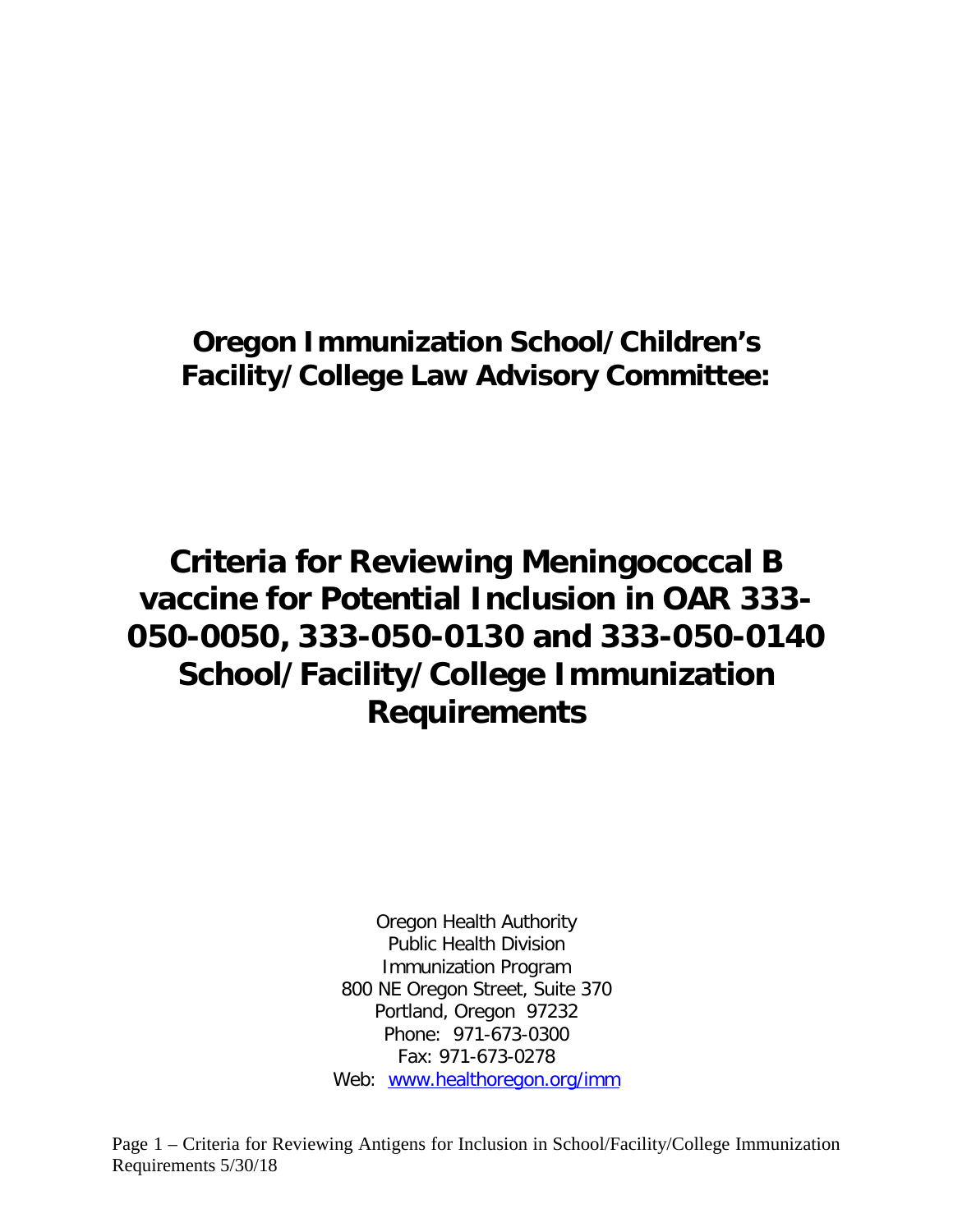#### **Oregon School/Facility Immunization Advisory Committee: Criteria for Reviewing Meningococcal B vaccine for Potential Inclusion in OAR 333-050-0050, 333-050-0130 and 333-050-0140.**

#### **Process for Reviewing Meningococcal B vaccine for Potential Inclusion in OAR 333-050-0050, 333-050-0130 and 333-050-0140.**

Request for the inclusion of additional antigens or vaccines can come from the Oregon Immunization Program, IPAT (Immunization Policy Advisory Team), Oregon legislature or from the community. Proposed changes to vaccine requirements are discussed with IPAT either in a regularly scheduled meeting or through electronic communication. IPAT will submit their comments and a request for consideration to the Oregon Immunization School/Children's Facility/College Law Advisory Committee.

The Immunization School/Children's Facility/College Law Advisory Committee was established as a part of the school law immunization requirements when the original legislation was passed in 1980. This Committee is composed of immunization stakeholders from the fields of public health, school health, school administration, medicine, day care, child advocacy and consumers (parents). Through consensus, the committee determines what vaccines (antigens) should be included in Oregon school immunization requirements.

Information about new vaccines and the diseases they prevent, including transmission within schools, burden of disease, cost-effectiveness, effect on schools/counties and vaccine availability is presented at a scheduled meeting for committee consideration. The following criteria are an integral part of the discussion and the decision-making process. All 12 criteria must be considered. Members of the Committee are expected to rely on their professional and scientific judgment as well as available data when applying the criteria.

The Committee's recommendation is then submitted to the Oregon Immunization Program for consideration and possible action.

On May 30, 2018, the Immunization School/Facility/College Law Advisory Committee voted to recommend not requiring meningococcal B vaccine for school or college attendance in Oregon.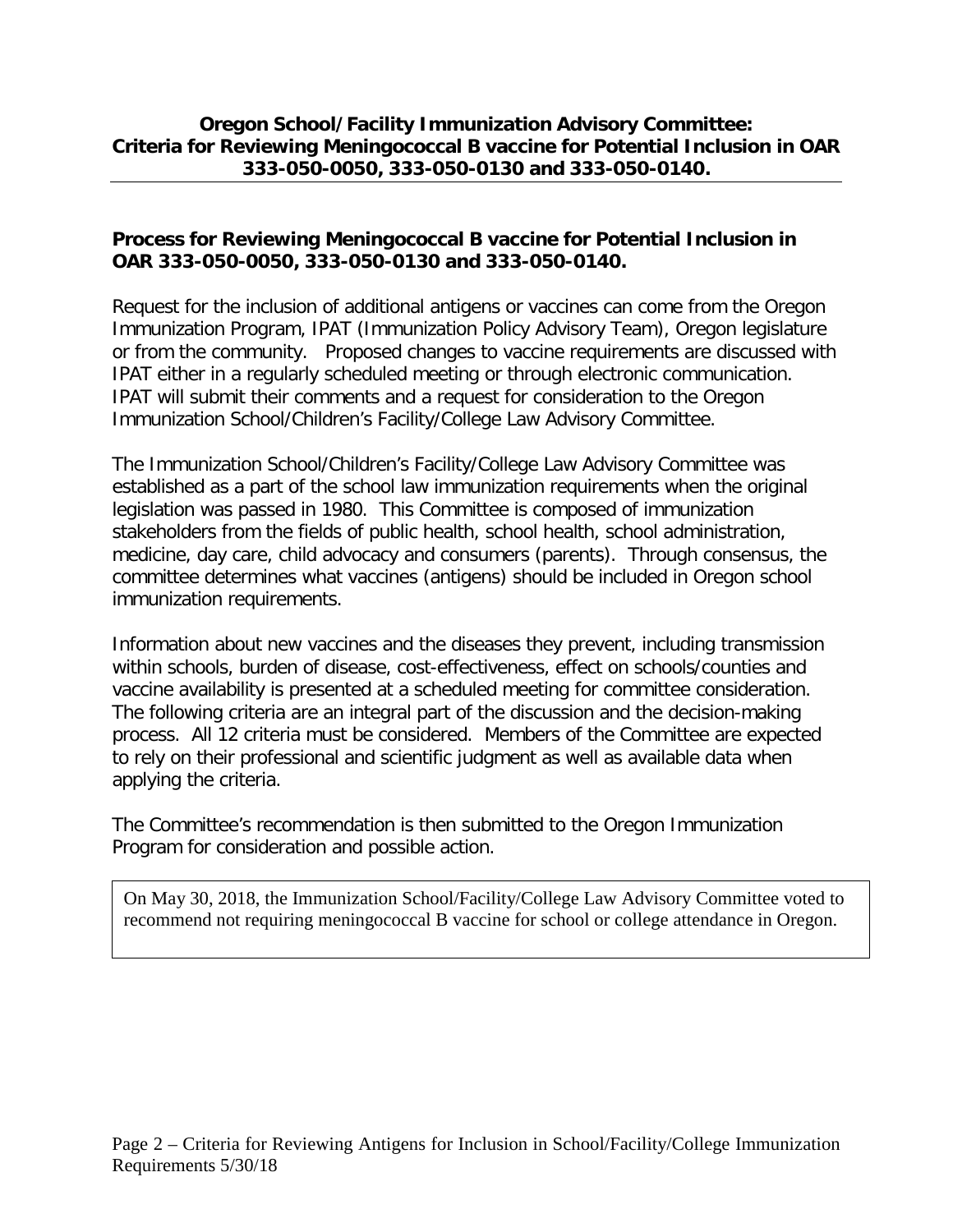#### **1. The vaccine containing this antigen is recommended by ACIP (Advisory Committee on Immunization Practices) and included on its recommended childhood and adolescent immunization schedule.**

"Meningococcal disease can refer to any illness caused by the type of bacteria called Neisseria meningitidis, also known as meningococcus. These illnesses are often severe and can be deadly. They include infections of the lining of the brain and spinal cord (meningitis) and bloodstream infections (bacteremia or septicemia). These bacteria spread through the exchange of respiratory and throat secretions like spit (e.g., by living in close quarters, kissing)."

<https://www.cdc.gov/vaccines/vpd/mening/public/index.html>

There are two vaccines that are approved for use in the U.S. for prevention of meningococcal B disease, Bexsero (MenB-4C) and Trumenba (MenB-FHbp).

These vaccines are not currently recommended for universal administration. They are approved for individuals 16–23 years of age with health care provider recommendation to provide short-term protection against most strains of serogroup B meningococcal disease. The preferred age for Meningococcal B vaccination is 16– 18 years of age. This is an ACIP "Category B" recommendation, made for individual clinical decision making.

"Category A" recommendations are made for all persons in an age- or risk-factorbased group. Meningococcal B vaccines have a Category A recommendation for administration for the following individuals ≥10 years of age:

- Individuals with functional or anatomic asplenia
- Individuals with sickle cell disease
- Individuals with terminal complement component deficiency (e.g., C5–C9, properidin, factor H, factor D, and patients taking Eculizumab [Soliris®])
- Microbiologists who work routinely with isolates of Neisseria meningitidis
- Those at increased risk due to a serogroup B meningococcal disease outbreak

All students at the OSU Corvallis campus through 25 years of age are currently recommended to receive meningococcal B vaccine because of the ongoing outbreak, and OSU has implemented a requirement that students receive this vaccine.

CDC. Use of Serogroup B Meningococcal Vaccines in Persons Aged ≥10 Years at Increased Risk for Serogroup B Meningococcal Disease: Recommendations of the Advisory Committee on Immunization Practices, 2015. *MMWR*. June 12, 2015 / 64(22);608-612 Available at<http://www.cdc.gov/mmwr/preview/mmwrhtml/mm6422a3.htm>

[http://studenthealth.oregonstate.edu/general/policies-and-guidelines/immunizations-tb-screening-and](http://studenthealth.oregonstate.edu/general/policies-and-guidelines/immunizations-tb-screening-and-health-history/domestic-student)[health-history/domestic-student](http://studenthealth.oregonstate.edu/general/policies-and-guidelines/immunizations-tb-screening-and-health-history/domestic-student)

Page 3 – Criteria for Reviewing Antigens for Inclusion in School/Facility/College Immunization Requirements 5/30/18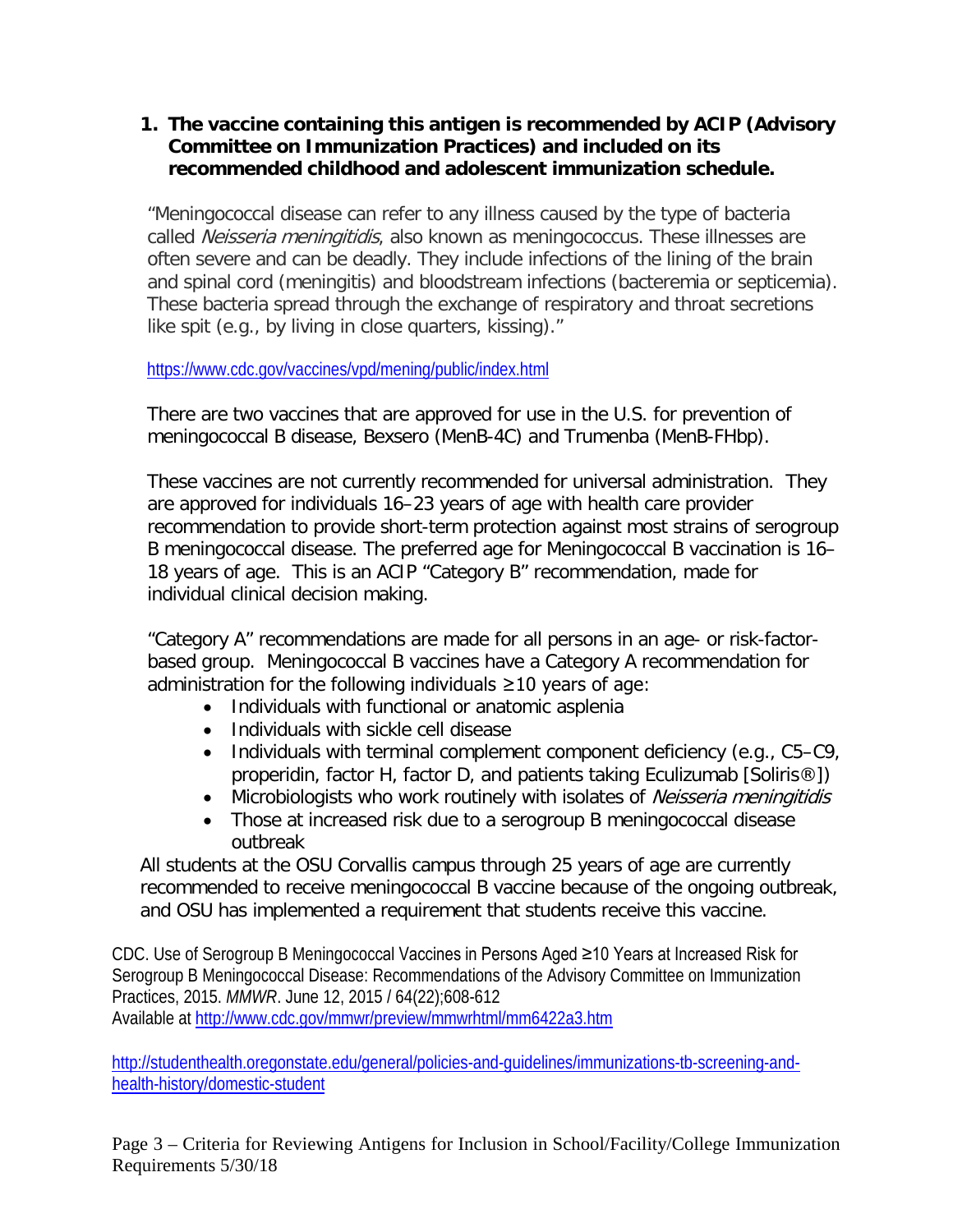#### **2. The vaccine prevents disease with a significant morbidity and mortality in at least some subset of the Oregon's population.**

Invasive meningococcal disease (IMD) is a serious disease, with a case-fatality rate of 10-15% even with appropriate antibiotic therapy, but the disease is increasingly rare. In 2015, Oregon had 14 cases of serogroup B disease. In 2016, Oregon had 10 cases of serogroup B disease. University of Oregon had an outbreak of serogroup B disease in 2015-16 with 7 cases including 1 death. Oregon State University is currently experiencing an outbreak, with 6 cases since 2016.

Oregon Acute and Communicable Disease Program, 2018

# **3. The vaccine (antigen) is cost-effective from a societal perspective in Oregon.**

The below table summarizes cost effectiveness estimates. The cost per QALY is estimated to be an order of magnitude higher for the meningococcal B vaccine than the quadrivalent meningococcal vaccine.

| <b>TABLE 2. Potential cases and deaths prevented and cost-effectiveness of different</b><br>strategies for MenB vaccination of adolescents and young adults, including college<br>students, by age — United States |              |                            |                           |                         |                               |
|--------------------------------------------------------------------------------------------------------------------------------------------------------------------------------------------------------------------|--------------|----------------------------|---------------------------|-------------------------|-------------------------------|
| Age at<br>MenB series prevented                                                                                                                                                                                    | <b>Cases</b> | <b>Deaths</b><br>prevented | $NNV*$ to<br>prevent case | NNV to<br>prevent death | Cost per QALY<br>$(million \$ |
| 11 yrs                                                                                                                                                                                                             | 15           | 2                          | 203,000                   | 1,512,000               | 8.7                           |
| 16 yrs                                                                                                                                                                                                             | 28           |                            | 107,000                   | 788,000                 | 4.1                           |
| 18 yrs                                                                                                                                                                                                             | 29           | 5                          | 102,000                   | 638,000                 | 3.7                           |
| College<br>student                                                                                                                                                                                                 | $\mathbf Q$  |                            | 368,000                   | 2,297,000               | 9.4                           |

**Abbreviations:** MenB = meningococcal B vaccine; NNV = number needed to vaccinate;  $QALY =$  quality-adjusted life years.

**Sources:** Unpublished data, ACIP meeting June 2015. Key model assumptions were presented at the June 2015 ACIP meeting. Methods described in Shepard CW, Ortega-Sanchez IR, Scott RD 2nd, Rosenstein NE. Cost-effectiveness of conjugate meningococcal vaccination strategies in the United States. Pediatrics 2005;115:1220–32.

CDC. Use of Serogroup B Meningococcal Vaccines in Adolescents and Young Adults: Recommendations of the Advisory Committee on Immunization Practices, 2015. *MMWR*. October 23, 2015 / 64(41);1171-6. <https://www.cdc.gov/mmwr/preview/mmwrhtml/mm6441a3.htm>

Page 4 – Criteria for Reviewing Antigens for Inclusion in School/Facility/College Immunization Requirements 5/30/18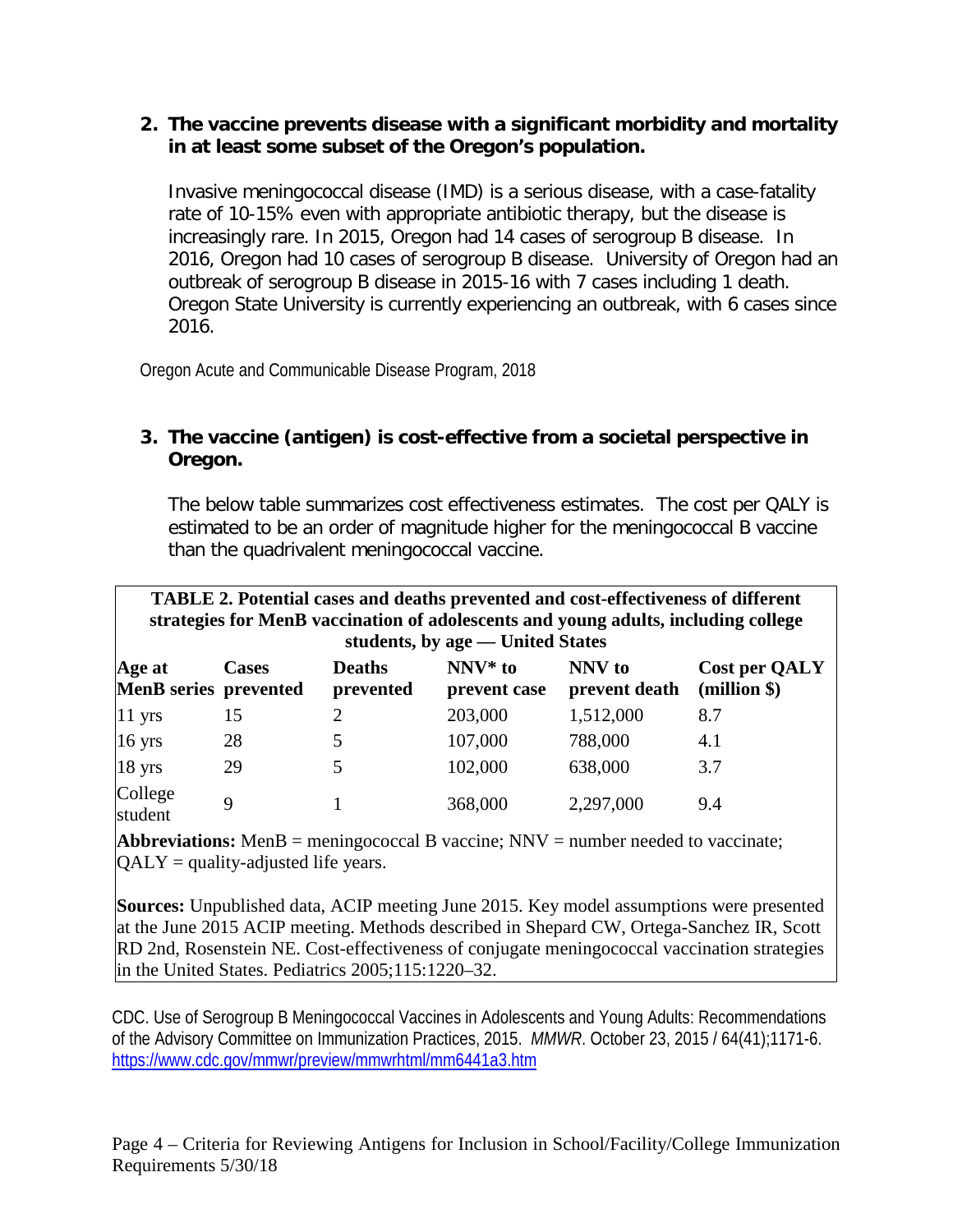How do the morbidity/mortality statistics and cost-effectiveness estimates support or oppose the addition of this vaccine to school/facility/college requirements?

# **4. The vaccine (antigen) has been used in the general population to demonstrate reduction in disease activity with similar level of effectiveness to that demonstrated prior to FDA approval.**

Because of the low incidence of serogroup B meningococcal disease, vaccine efficacy estimates were based on demonstration of an immune response and not on actual disease prevention. In general, meningococcal vaccines likely provide some short term protection against most strains of serogroup B meningococcal disease, and then wane over time. Below is more detailed information about efficacy and waning.

For MenB-FHbp: "One month following the third dose, 81.0% (95% confidence interval  $\text{[C1]} = 78.0\% - 83.7\%)$  of subjects in group 1 and 83.9% (CI = 81.1%– 86.4%) of subjects in group 2 had a composite response to all four strains tested  $(2,18)$ ."

"Antibody persistence through 48 months after dose 3 for MenB-FHbp was evaluated in a clinical trial (Pfizer, unpublished data). The data demonstrate an initial rapid decline in antibodies after vaccination followed by a flattening out of the antibody curve at approximately 6 months after the third dose. At 48 months, >50% of vaccinated subjects continued to demonstrate hSBA titers greater than or equal to the lower limit of quantification against three of the four strains tested (Pfizer, unpublished data)."

For MenB-4C: "The immunogenicity and safety of MenB-4C in adolescents and young adults were evaluated in five clinical trials; three randomized controlled trials, one randomized uncontrolled trial, and one immunogenicity extension study (6–10,17,19). In a randomized controlled trial conducted in Chile, persons aged 11–17 years received 2 doses of MenB-4C 1, 2, or 6 months apart. One month following the second dose, 90%–94% of subjects had a composite response to all three strains tested, depending on the vaccination schedule administered; 77%–94% of subjects had an hSBA titer of ≥1:4 against all three strains tested at 18–24 months after the second dose, depending on the vaccination schedule administered (9)."

"In a randomized controlled trial conducted in the United Kingdom, a subset of enrolled subjects (university students aged 18–24 years) received 2 doses of MenB-4C vaccine 1 month apart. One month following the second dose, 88%  $(CI = 82\% - 93\%)$  of subjects had a composite response to all three strains tested; 66% (CI = 58%–72%) of the subjects had a composite response to all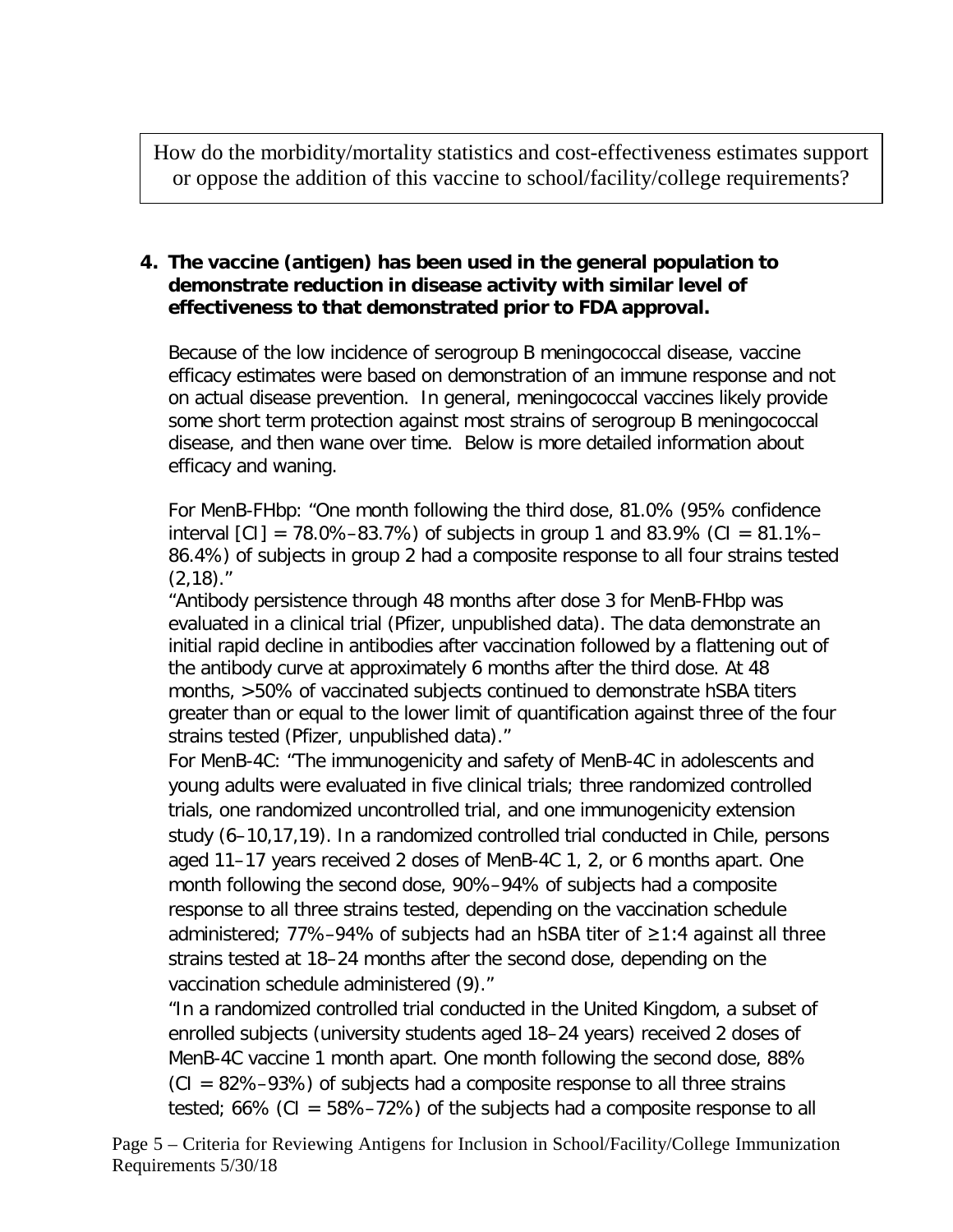three strains tested at 11 months after the second dose (8). In a randomized uncontrolled trial conducted in Australia and Canada, persons aged 11–17 years received 2 doses of MenB-4C 1 month apart. One month following the second dose, 63% (CI =  $57\% - 68\%$ ) of subjects had a composite response to all three strains tested (7,19)."

<https://www.cdc.gov/mmwr/preview/mmwrhtml/mm6441a3.htm>

In 2016, ACIP recommended that a 2 dose series of Trumenba may be given to individuals not at increased risk of meningococcal B disease, based on persistence of antibody response that was not significantly different for the 3 dose series vs. a 2 dose series given with 6 month spacing between the doses. [https://www.cdc.gov/mmwr/volumes/66/wr/mm6619a6.htm?s\\_cid=mm6619a6\\_e#F1\\_down](https://www.cdc.gov/mmwr/volumes/66/wr/mm6619a6.htm?s_cid=mm6619a6_e#F1_down)

#### **5. The vaccine is necessary to prevent diseases known to be spread in schools or facilities, respectively and will increase safety in the school/facility environment.**

The communicability of meningococcal disease is generally limited. Recognized environments increasing the risk of meningitis include college freshmen living in dorms and household contacts of persons with meningococcal disease. According to CDC, "In studies of households in which a case of meningococcal disease has occurred, only 3%–4% of households had secondary cases. Most households had only one secondary case. Estimates of the risk of secondary transmission are generally 2–4 cases per 1,000 household members at risk. However, this risk is 500–800 times that in the general population." For this reason, antibiotics are given to household members of persons with meningococcal disease, so as to eradicate the organisms before they can cause invasive disease.

CDC Meningococcal Disease website, accessed 5/7/2018. Available a[t http://www.cdc.gov/meningococcal/index.html](http://www.cdc.gov/meningococcal/index.html)

CDC. *Epidemiology and Prevention of Vaccine-Preventable Diseases*, 13th Edition, pages 231-245. Available at<http://www.cdc.gov/vaccines/Pubs/pinkbook/downloads/mening.pdf>

Would this vaccine requirement have the potential to reduce the spread of disease in the school/facility/college setting, or is the goal to reduce disease in the community at large? Would this vaccine requirement have the potential to reduce the number of cases of disease, or would it have the potential to prevent outbreaks?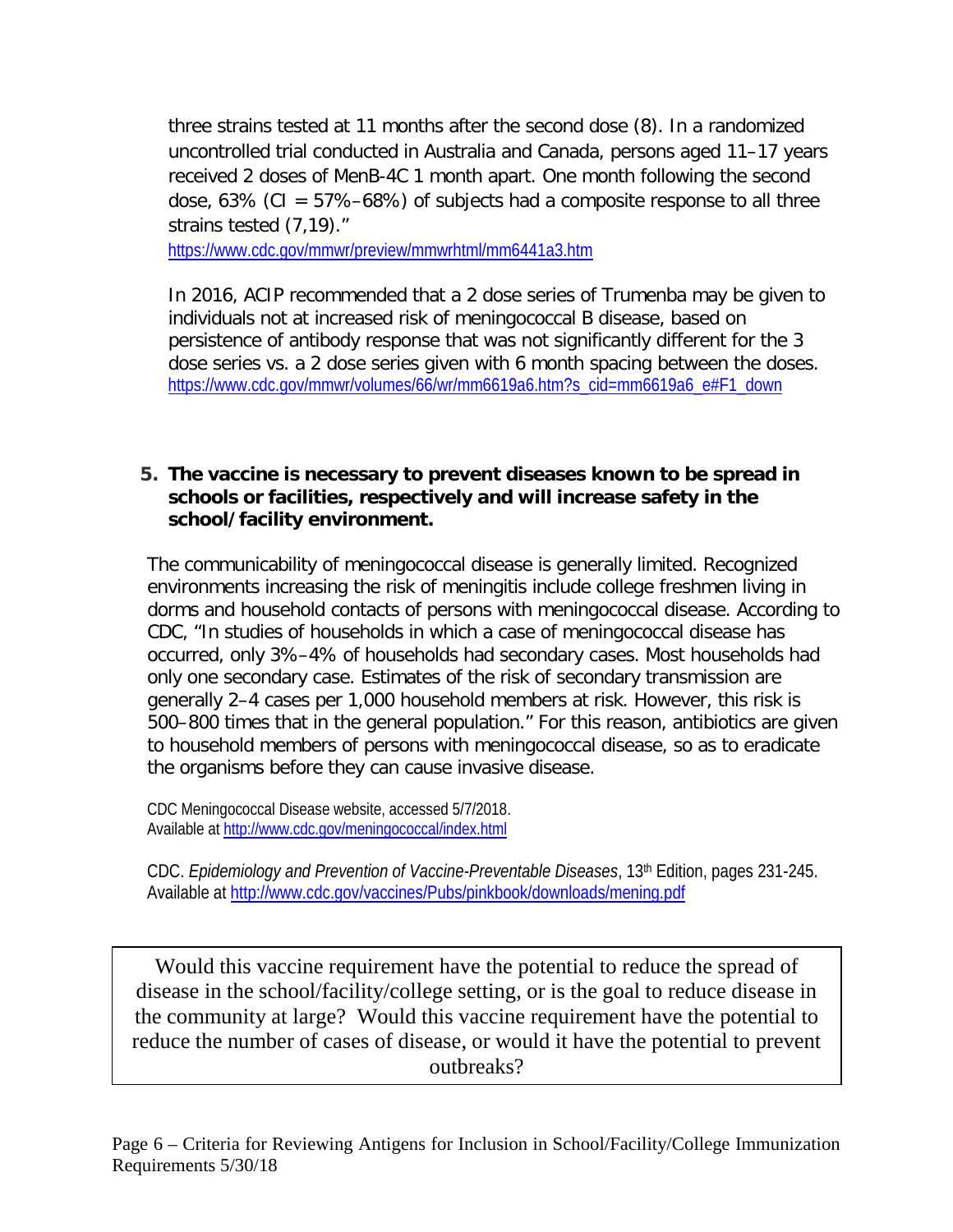**6. Requiring the vaccine for school law will make a significant difference in vaccine coverage in the preschool/school/college populations and vaccinating the infant, child, adolescent or young adult against this disease reduces the risk of person-to-person transmission.** 

Requiring the vaccine for students would significantly increase coverage and protection. This vaccine has not been recommended for universal administration, so coverage is low. At least one college (Oregon State University) currently requires meningococcal B vaccine for attendance. Two universities (Oregon State University and University of Oregon) have vaccinated thousands of students in response to outbreaks.

#### **7. The vaccine is acceptable to the Oregon medical community and the general public.**

Private providers may purchase the vaccine, and VFC covers the vaccine through VFC providers. Under Oregon's current model standing orders, vaccine may be administered to individuals with specific high-risk conditions and for outbreak control. Administration beyond these circumstances require a specific health care provider recommendation.

What level of provider/public acceptance and vaccine uptake are necessary so that addition of this vaccine to school/facility/college law would be most effective? If uptake and acceptance are very high, the requirement would have little impact, and if very low, the requirement would face a lot of resistance.

#### **8. Ensure that sufficient funding is available on a state level to purchase vaccines for children who would need to meet the new law requirements.**

A vaccine should not be added to school law requirements unless it is assured that every child has access to the vaccine and that it is affordable. If the cost of the vaccine exceeds the funding available through federal programs, it will be necessary for the state to set aside funds to purchase the proposed required vaccine. The cost per dose of meningococcal B vaccine ranges from \$119-\$136. Eligible children are covered for meningococcal B vaccine through the Vaccines for Children through 18 years of age. Private insurance should cover meningococcal B vaccine; however, it is unknown what insurance barriers may exist. For example, for some college students who had no in-network providers where they went to school, insurance

Page 7 – Criteria for Reviewing Antigens for Inclusion in School/Facility/College Immunization Requirements 5/30/18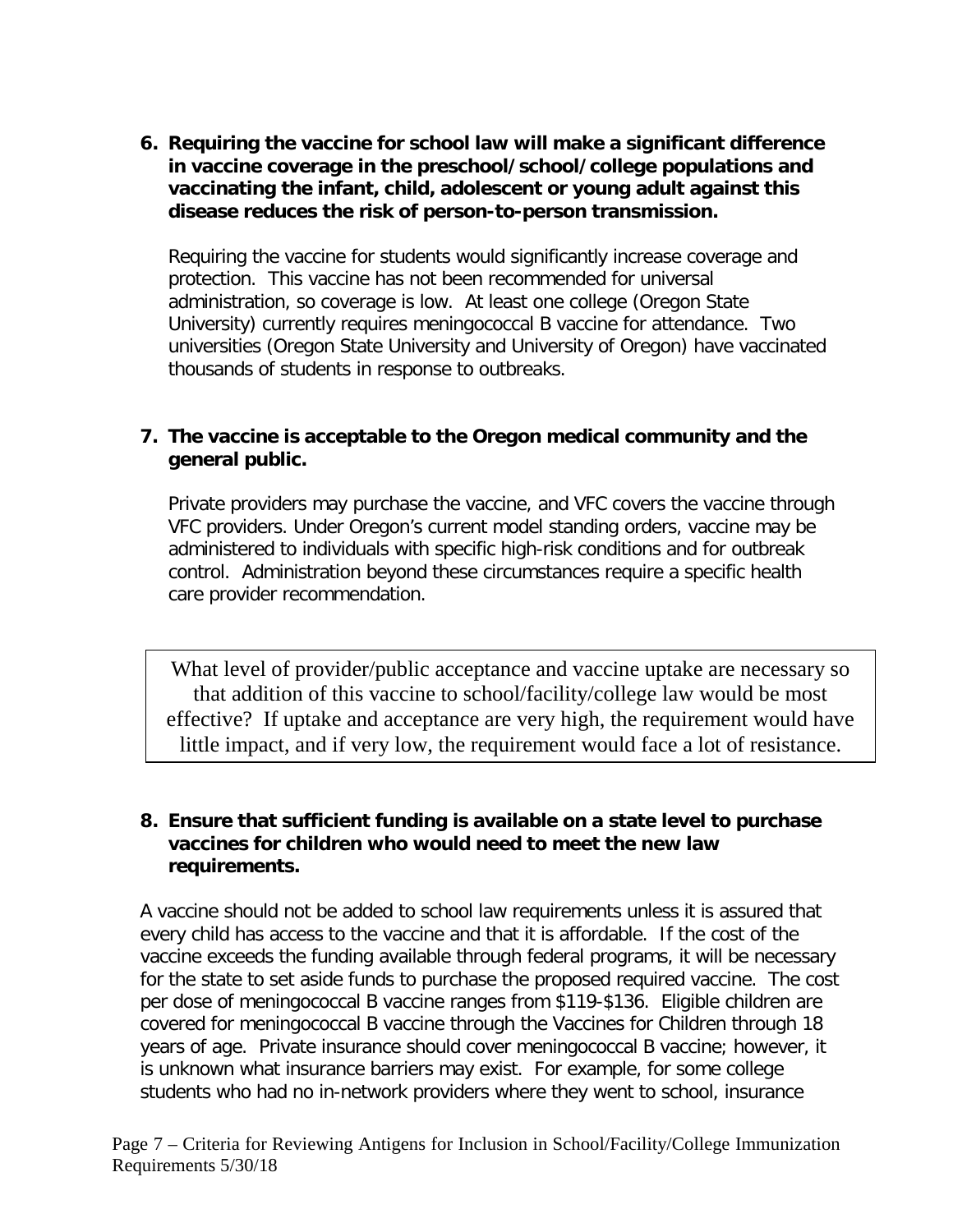would not cover out-of-network meningococcal B vaccine. Clinics receiving statesupplied vaccine cannot charge parents or students a fee for the vaccine or administration if they are financially unable to pay, and this has a financial impact on the counties and clinics participating in the Vaccines for Children's program. Additional burden would be placed on the local health departments and public clinics as they are required to vaccinate all people that need vaccines for school.

# **9. There is a stable and adequate supply of vaccine.**

Between the two companies making the Meningococcal B vaccines, there is sufficient supply at this time.

#### **10. The administrative burdens of delivery and tracking of vaccine and Oregon school/facility rule implementation is reasonable in light of any other vaccines currently being phased in to law.**

For schools and children's facilities, whenever new immunization requirements are added, schools have to contact more families about needed vaccines and spend time educating parents. Computer software upgrades must be made and paid for, and must be approved by the state. Many computer programs used by schools, child care facilities and local health authorities for data collection and reporting are not currently designed to accept meningococcal vaccines, so programming changes would be extensive. Exclusion orders and Certificate of Immunization Status forms would require revision. Local health departments would have to prepare and mail more exclusion orders, provide more community clinics and communicate with local providers and parents about the new rule changes to ensure that children will not be excluded from school. Adding more vaccines when still phasing in other vaccines can then lead confusion and frustration that can potentially overwhelm the partners in the process which may weaken the effectiveness of school law enforcement. The phasing in of Hepatitis A for students through grade 12 will be complete in 2021. Meningococcal B vaccine is unique in that the two vaccines are not interchangeable and have different schedules, adding complexity for schools and colleges to track the different schedules for the two different vaccines.

At this time, measles is the only state-mandated vaccine for college students. Some colleges do not have an electronic method for tracking and enforcement of immunization requirements, so the process is time intensive. Additional requirements at the college level would require more staff time. A requirement only for first year students living in college housing could pose additional tracking difficulties for colleges. Some colleges currently require meningococcal vaccines.